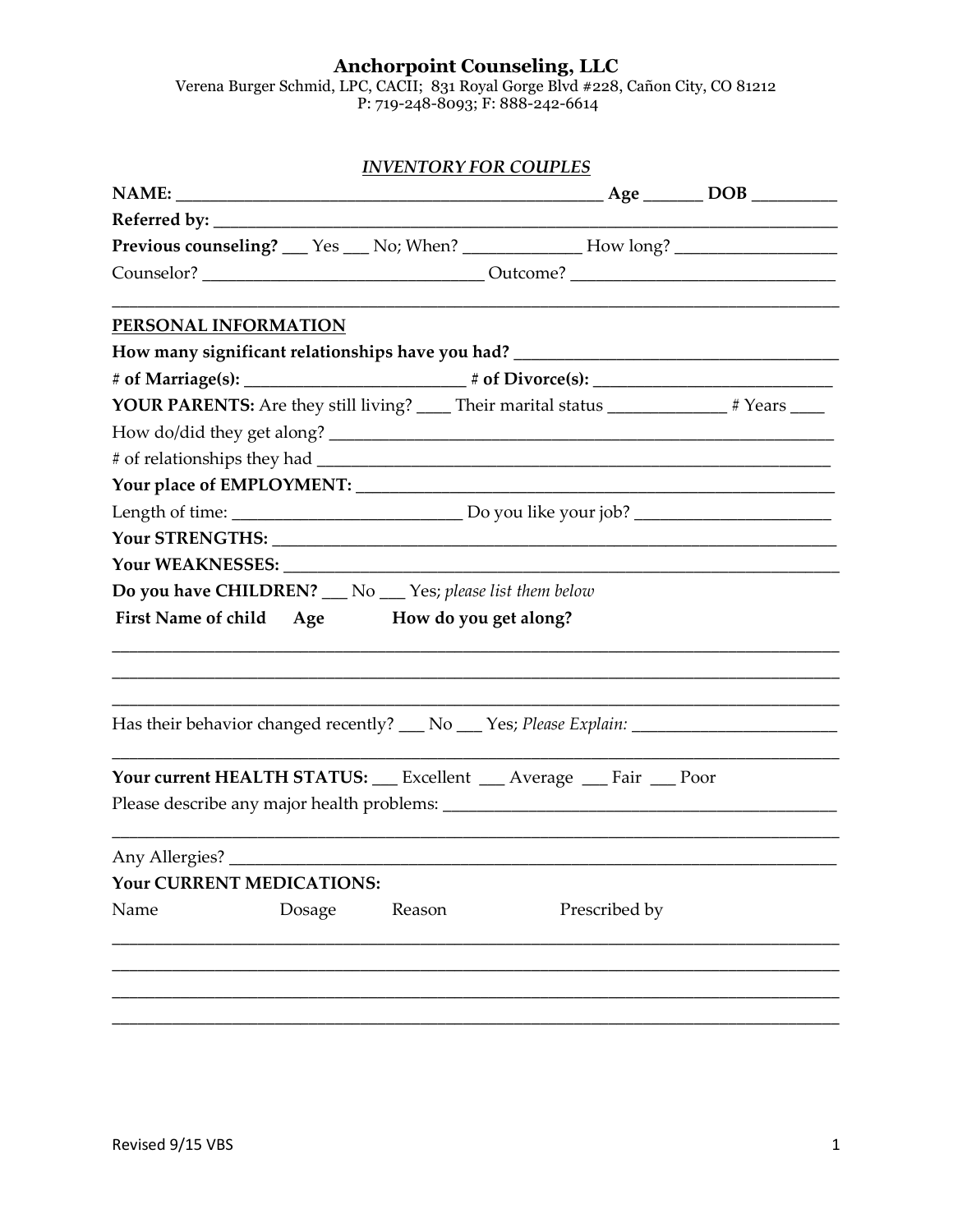## **Anchorpoint Counseling, LLC** Verena Burger Schmid, LPC, CACII; 831 Royal Gorge Blvd #228, Cañon City, CO 81212 P: 719-248-8093; F: 888-242-6614

| Substance | Do you drink ALCOHOL or use OTHER DRUGS? __ No __ Yes                                                         | Age 1 <sup>st</sup> use Frequency Amount Age regular use started Date last used |  |
|-----------|---------------------------------------------------------------------------------------------------------------|---------------------------------------------------------------------------------|--|
|           |                                                                                                               |                                                                                 |  |
|           | Have you noticed a recent increase in your use of alcohol/other drugs? __ No __ Yes                           |                                                                                 |  |
|           | Do you have family members who have or had an addiction to alcohol and/or other drugs?                        |                                                                                 |  |
|           | Are you currently having thoughts of SUICIDE or HOMICIDE? __ No __ Yes; Please explain:                       |                                                                                 |  |
|           | Have you ever made suicide attempts in the past? $\_\_$ No $\_\_$ Yes; how long ago? $\_\_$                   |                                                                                 |  |
|           |                                                                                                               |                                                                                 |  |
|           | <b>CURRENT PARTNER RELATIONSHIP</b>                                                                           |                                                                                 |  |
|           |                                                                                                               |                                                                                 |  |
|           |                                                                                                               |                                                                                 |  |
|           | How long did you date? _________________ Did/do you live together? ______________                             |                                                                                 |  |
|           | Marital Status: __ Engaged __ Married __ Domestic Partnership __ Separated __ Pending                         |                                                                                 |  |
|           | Divorce __ Divorced; How long? _________                                                                      |                                                                                 |  |
|           |                                                                                                               |                                                                                 |  |
|           |                                                                                                               |                                                                                 |  |
|           |                                                                                                               |                                                                                 |  |
|           | Is there any current or past Domestic Violence in your relationship? If yes, please explain, ____             |                                                                                 |  |
|           |                                                                                                               |                                                                                 |  |
|           | If you had the power, what three things would you change about your partner?                                  |                                                                                 |  |
| 1.        |                                                                                                               |                                                                                 |  |
|           |                                                                                                               |                                                                                 |  |
| 3.        | <u> 2000 - Januar Alexander (h. 1888).</u><br>1900 - Januar Barristo, frantziar martxartean artean (h. 1800). |                                                                                 |  |
|           | Three things you want to change about yourself?                                                               |                                                                                 |  |
| 1.        |                                                                                                               |                                                                                 |  |
| 2.        |                                                                                                               |                                                                                 |  |
| 3.        |                                                                                                               |                                                                                 |  |
|           | Whose idea was it to come to counseling? __ Mine __ My Partner's __ Family __ Friend                          |                                                                                 |  |